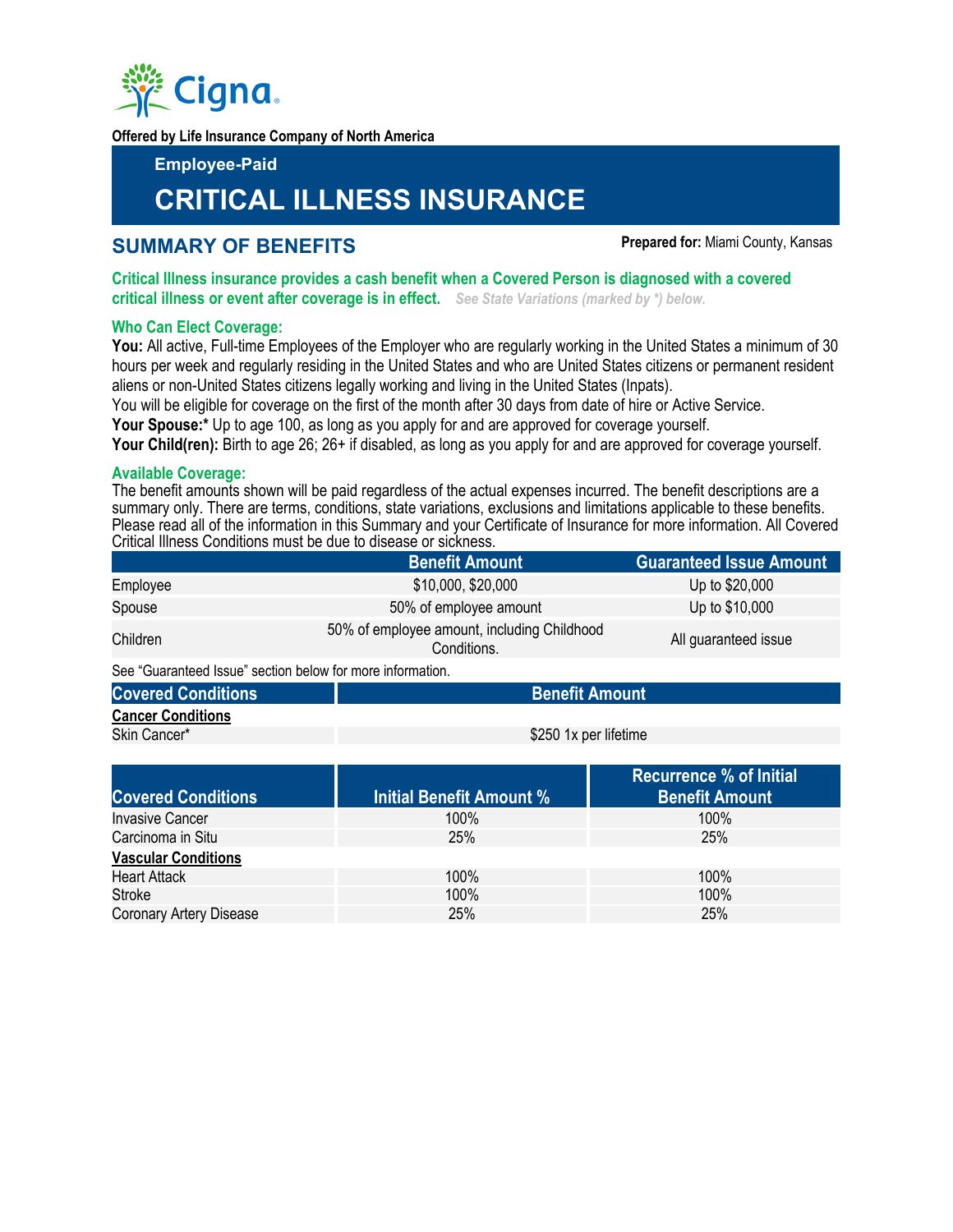|                                       |                                 | <b>Recurrence % of Initial</b> |  |  |  |
|---------------------------------------|---------------------------------|--------------------------------|--|--|--|
| <b>Covered Conditions</b>             | <b>Initial Benefit Amount %</b> | <b>Benefit Amount</b>          |  |  |  |
| <b>Nervous System Conditions</b>      |                                 |                                |  |  |  |
| Advanced Stage Alzheimer's<br>Disease | 100%                            | Not Available                  |  |  |  |
| Amyotrophic Lateral Sclerosis (ALS)   | 100%                            | Not Available                  |  |  |  |
| Parkinson's Disease                   | 100%                            | Not Available                  |  |  |  |
| <b>Multiple Sclerosis</b>             | 100%                            | Not Available                  |  |  |  |
| <b>Childhood Conditions*</b>          |                                 |                                |  |  |  |
| <b>Cerebral Palsy</b>                 | 100%                            | Not Available                  |  |  |  |
| <b>Cystic Fibrosis</b>                | 100%                            | Not Available                  |  |  |  |
| Muscular Dystrophy                    | 100%                            | Not Available                  |  |  |  |
| Poliomyelitis                         | 100%                            | Not Available                  |  |  |  |
| <b>Other Specified Conditions</b>     |                                 |                                |  |  |  |
| Benign Brain Tumor                    | 100%                            | 100%                           |  |  |  |
| <b>Blindness</b>                      | 100%                            | Not Available                  |  |  |  |
| Coma                                  | 100%                            | 100%                           |  |  |  |
| End-Stage Renal (Kidney) Disease      | 100%                            | 100%                           |  |  |  |
| Major Organ Failure                   | 100%                            | 100%                           |  |  |  |
| Paralysis                             | 100%                            | 100%                           |  |  |  |
| Loss of Hearing                       | 100%                            | Not Available                  |  |  |  |
| Loss of Speech                        | 100%                            | Not Available                  |  |  |  |
| <b>Systemic Lupus</b>                 | 25%                             | 25%                            |  |  |  |
| <b>Systemic Sclerosis</b>             | 25%                             | 25%                            |  |  |  |

For Childhood Conditions please refer to the beginning of the Available Coverage section above for details on how much coverage is available for covered children.

| Benefit*                                                                                                                                                                                                                                                                                                                                            | <b>Wellness Treatment, Health Screening Test and Preventive Care</b>                                                                                                                                                                                                                                                                                                                                                             | <b>Benefit Amount</b> |  |
|-----------------------------------------------------------------------------------------------------------------------------------------------------------------------------------------------------------------------------------------------------------------------------------------------------------------------------------------------------|----------------------------------------------------------------------------------------------------------------------------------------------------------------------------------------------------------------------------------------------------------------------------------------------------------------------------------------------------------------------------------------------------------------------------------|-----------------------|--|
| Examples includes (but are not limited to) routine gynecological exams, general<br>health exams, mammography, and certain blood tests. The benefit amount<br>shown will be paid regardless of the actual expenses incurred and is paid on a<br>per day basis. Also includes COVID-19 Immunization, Tests, and Screenings.<br>Virtual Care accepted. |                                                                                                                                                                                                                                                                                                                                                                                                                                  | \$50 1 per year       |  |
| <b>Benefits</b>                                                                                                                                                                                                                                                                                                                                     |                                                                                                                                                                                                                                                                                                                                                                                                                                  |                       |  |
| <b>Initial Critical Illness Benefit</b>                                                                                                                                                                                                                                                                                                             | Benefit for a diagnosis made after the effective date of coverage for each Covered<br>Condition shown above. The amount payable per Covered Condition is the Initial Benefit<br>Amount multiplied by the applicable percentage shown. Each Covered Condition will be<br>payable one time per Covered Person, subject to the Maximum Lifetime Limit. A 180<br>days separation period between the dates of diagnosis is required.* |                       |  |
| <b>Recurrence Benefit</b>                                                                                                                                                                                                                                                                                                                           | Benefit for the diagnosis of a subsequent and same Covered Condition for which an Initial<br>Critical Illness Benefit has been paid, payable after a 12 month separation period from<br>diagnosis of a previous Covered Condition, subject to the Maximum Lifetime Limit.                                                                                                                                                        |                       |  |
| <b>Skin Cancer Benefit</b>                                                                                                                                                                                                                                                                                                                          | Pays benefit stated above.                                                                                                                                                                                                                                                                                                                                                                                                       |                       |  |
| <b>Maximum Lifetime Limit</b>                                                                                                                                                                                                                                                                                                                       | The maximum benefit payable per Covered Person is the lesser of 5 times the elected<br>Benefit Amount or \$100,000. The following benefits are not subject to this limit: Skin<br>Cancer                                                                                                                                                                                                                                         |                       |  |

**Portability Feature:** (Applies to United States citizens and permanent resident aliens only) You can continue 100% of coverage for all Covered Persons at the time Your coverage ends. You must be covered under the policy and be under the age of 100 in order to continue your coverage. Rates may change and all coverage ends at age 100. Applies to United States Citizens and Permanent Resident Aliens residing in the United States.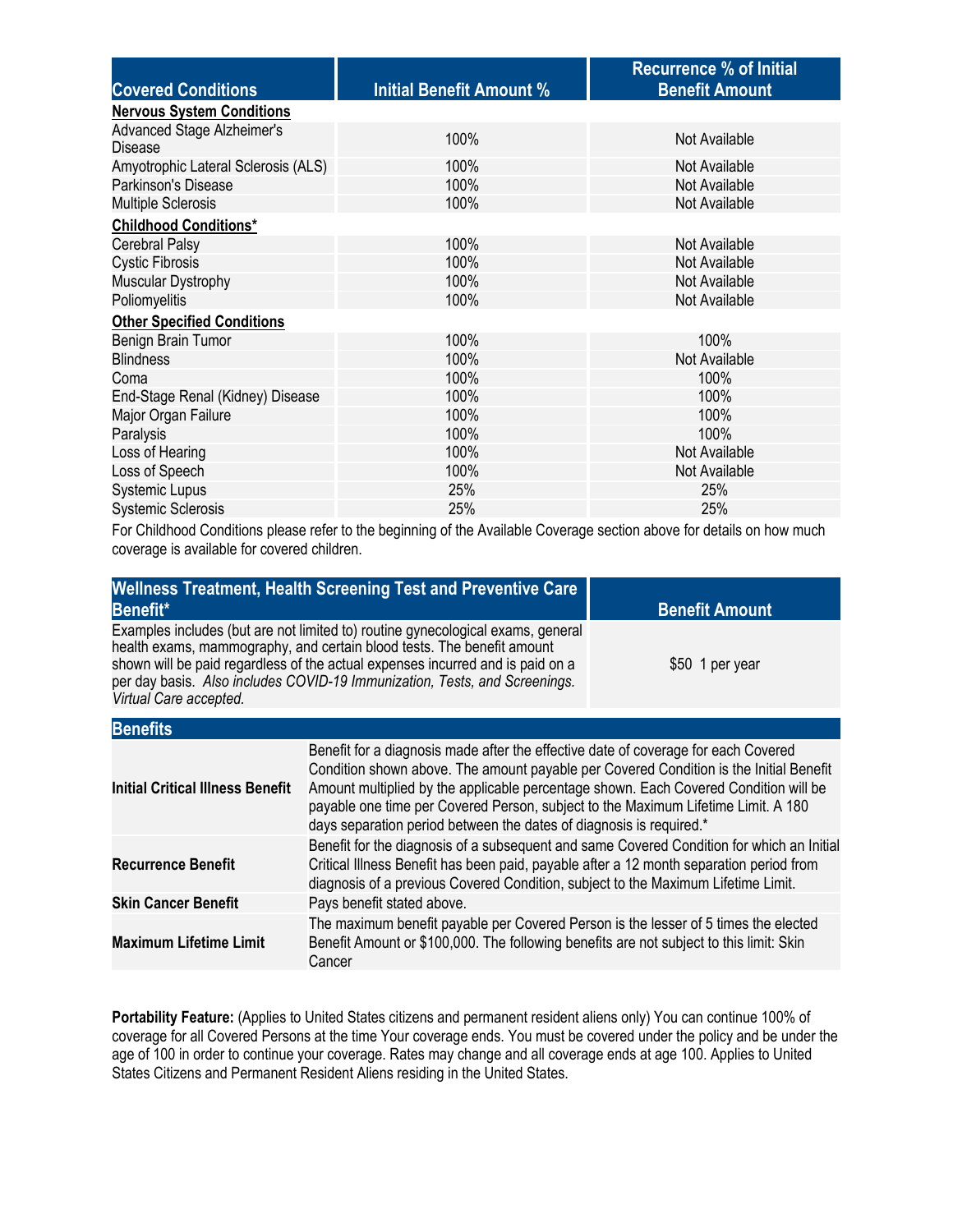# **Employee's Semi-Monthly Cost of Coverage:**

**Benefit Amount: \$10,000** 

| <b>Benefit Amount: \$10,000</b> |                 |                          |                            |                          |
|---------------------------------|-----------------|--------------------------|----------------------------|--------------------------|
| Age                             | <b>Employee</b> | <b>Employee + Spouse</b> | <b>Employee + Children</b> | <b>Employee + Family</b> |
| < 25                            | \$2.61          | \$4.23                   | \$4.29                     | \$6.19                   |
| 25 to 29                        | \$3.12          | \$4.99                   | \$4.80                     | \$6.95                   |
| 30 to 34                        | \$3.44          | \$5.49                   | \$5.13                     | \$7.45                   |
| 35 to 39                        | \$4.32          | \$6.80                   | \$6.00                     | \$8.76                   |
| 40 to 44                        | \$5.93          | \$9.28                   | \$7.61                     | \$11.24                  |
| 45 to 49                        | \$9.07          | \$14.14                  | \$10.75                    | \$16.10                  |
| 50 to 54                        | \$12.55         | \$19.55                  | \$14.23                    | \$21.51                  |
| 55 to 59                        | \$17.08         | \$26.62                  | \$18.76                    | \$28.58                  |
| 60 to 64                        | \$24.01         | \$37.38                  | \$25.69                    | \$39.34                  |
| 65 to 69                        | \$32.88         | \$50.94                  | \$34.57                    | \$52.90                  |
| 70 to 74                        | \$44.13         | \$68.19                  | \$45.82                    | \$70.15                  |
| 75 to 79                        | \$58.84         | \$90.46                  | \$60.50                    | \$92.42                  |
| 80 to 84                        | \$58.84         | \$90.46                  | \$60.50                    | \$92.42                  |
| 85 to 89                        | \$58.84         | \$90.46                  | \$60.50                    | \$92.42                  |
| 90 to 94                        | \$58.84         | \$90.46                  | \$60.50                    | \$92.42                  |
| $95+$                           | \$58.84         | \$90.46                  | \$60.50                    | \$92.42                  |

**Benefit Amount: \$20,000** 

| Age      | <b>Employee</b> | <b>Employee + Spouse</b> | <b>Employee + Children</b> | <b>Employee + Family</b> |
|----------|-----------------|--------------------------|----------------------------|--------------------------|
| < 25     | \$4.54          | \$7.13                   | \$6.22                     | \$9.09                   |
| 25 to 29 | \$5.56          | \$8.65                   | \$7.23                     | \$10.61                  |
| 30 to 34 | \$6.21          | \$9.65                   | \$7.89                     | \$11.61                  |
| 35 to 39 | \$7.96          | \$12.26                  | \$9.63                     | \$14.22                  |
| 40 to 44 | \$11.19         | \$17.23                  | \$12.86                    | \$19.18                  |
| 45 to 49 | \$17.45         | \$26.95                  | \$19.14                    | \$28.91                  |
| 50 to 54 | \$24.42         | \$37.76                  | \$26.09                    | \$39.72                  |
| 55 to 59 | \$33.48         | \$51.91                  | \$35.16                    | \$53.87                  |
| 60 to 64 | \$47.35         | \$73.43                  | \$49.02                    | \$75.39                  |
| 65 to 69 | \$65.08         | \$100.54                 | \$66.77                    | \$102.50                 |
| 70 to 74 | \$87.59         | \$135.04                 | \$89.27                    | \$137.00                 |
| 75 to 79 | \$117.01        | \$179.58                 | \$118.64                   | \$181.54                 |
| 80 to 84 | \$117.01        | \$179.58                 | \$118.64                   | \$181.54                 |
| 85 to 89 | \$117.01        | \$179.58                 | \$118.64                   | \$181.54                 |
| 90 to 94 | \$117.01        | \$179.58                 | \$118.64                   | \$181.54                 |
| $95+$    | \$117.01        | \$179.58                 | \$118.64                   | \$181.54                 |

Costs are subject to change. Actual per pay period premiums may differ slightly due to rounding.<br>The policy's rate structure is based on attained age, which means the premium can increase due to the increase in your *age.* 

#### **Important Policy Provisions and Definitions:**

**Covered Person:** An eligible person who is enrolled for coverage under the Policy.

**Covered Loss:** A loss that is specified in the Policy in the Schedule of Benefits section and suffered by the Covered Person within the applicable time period described in the Policy.

**When your coverage begins:** Coverage begins on the later of the program's effective date, the date you become eligible, the first of the month following the date your completed enrollment form is received, or if evidence of insurability is required, the first of the month after we have approved you (or your dependent) for coverage in writing, unless otherwise agreed upon by Cigna. Your coverage will not begin unless you are actively at work on the effective date. Coverage for all other Covered Persons will not begin on the effective date if the covered person is confined to a hospital, facility or at home, disabled or receiving disability benefits or unable to perform activities of daily living.

**When your coverage ends:** Coverage ends on the earliest of the date you and your dependents are no longer eligible, the date the group policy is no longer in force, or the date for the last period for which required premiums are paid. For your dependent, coverage also ends when your coverage ends, when their premiums are not paid or when they are no longer eligible. (Under certain circumstances, your coverage may be continued. Be sure to read the provisions in your Certificate about when coverage may continue.)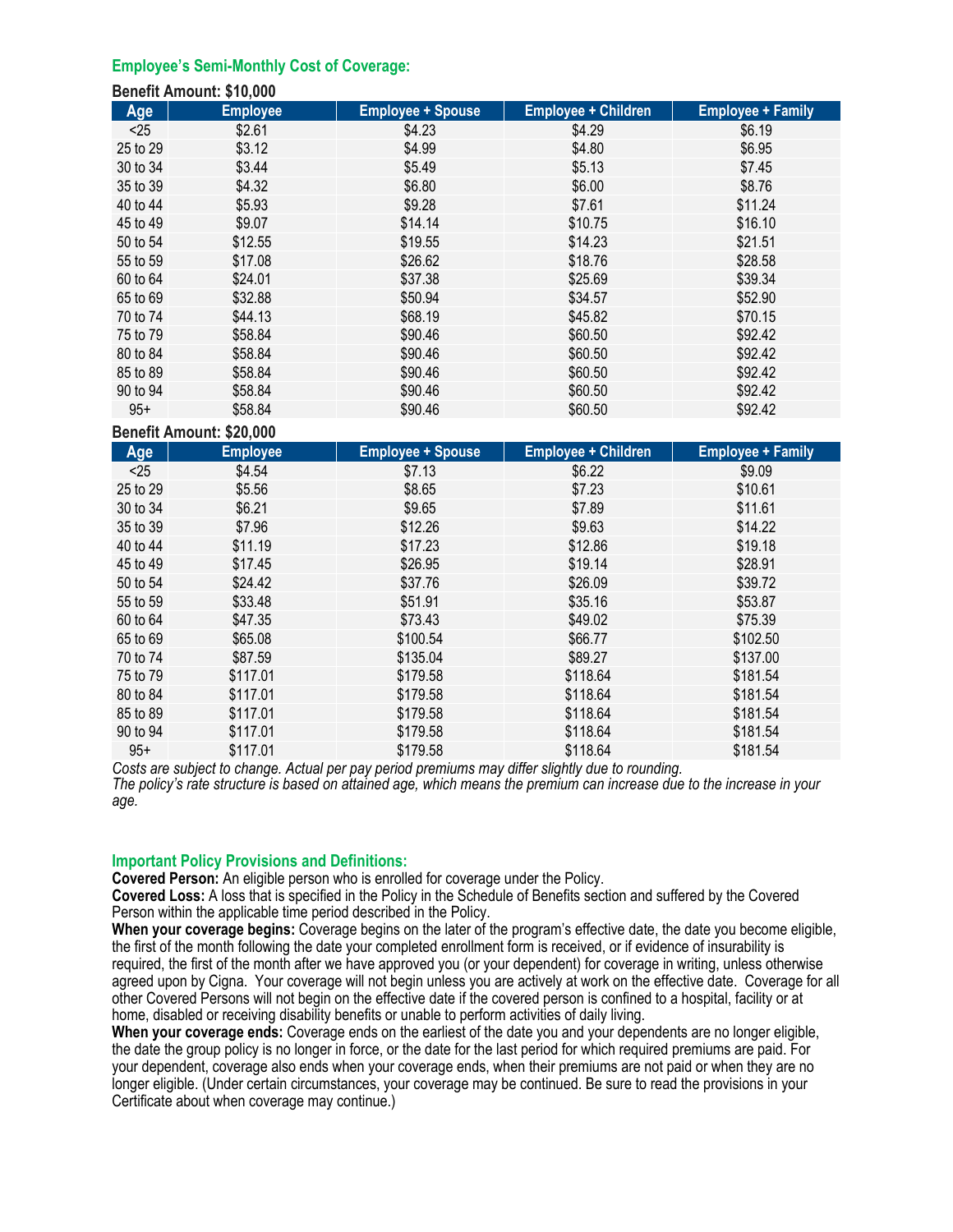#### **Important Policy Provisions and Definitions:**

**30 Day Right To Examine Certificate:** If a Covered Person is not satisfied with the Certificate of Insurance for any reason, it may be returned to us within 30 days after receipt. We will return any premium that has been paid and the Certificate will be void as if it had never been issued.

# **Benefit Reductions, Common Exclusions and Limitations:**

**Exclusions:** In addition to any benefit-specific exclusions, benefits will not be paid for any Covered Loss that is caused directly or indirectly, in whole or in part by any of the following:• intentionally self-inflicted injury, suicide or any attempt thereat while sane or insane; • commission or attempt to commit a felony or an assault; • declared or undeclared war or act of war; • a Covered Loss that results from active duty service in the military, naval or air force of any country or international organization (upon our receipt of proof of service, we will refund any premium paid for this time; Reserve or National Guard active duty training is not excluded unless it extends beyond 31 days); • voluntary ingestion of any narcotic, drug, poison, gas or fumes, unless prescribed or taken under the direction of a Physician and taken in accordance with the prescribed dosage; • operating any type of vehicle while under the influence of alcohol or any drug, narcotic or other intoxicant (''Under the influence of alcohol'', for purposes of this exclusion, means intoxicated, as defined by the law of the state in which the Covered Loss occurred)• a diagnosis not in accordance with generally accepted medical principles prevailing in the United States at the time of the diagnosis.

# **Specific Definitions, Benefit Exclusions and Limitations:**

The date of diagnosis must occur while coverage is in force and the condition definition must be satisfied. Only one Initial Benefit will be paid for each Covered Condition per person and benefits will be subject to separation periods and Maximum Lifetime Limits.

**Skin Cancer,** basal cell/squamous cell carcinoma or certain forms of melanoma.

**Invasive Cancer,** uncontrolled/abnormal growth or spread of invasive malignant cells. Excludes pre-malignant conditions or conditions with malignant potential, carcinoma in situ, basal cell carcinoma, squamous cell carcinoma of the skin, unless metastatic disease develops, melanoma that is diagnosed as Clark's Level I or II or Breslow less than 0.75mm, or melanoma in situ, or prostate tumor that is classified as T-1a, b, or c, N-0, and M-0 on a TNM classification scale. Also excludes the recurrence or metastasis of an original Cancer that was diagnosed prior to the coverage effective date if the Insured has undergone treatment for such cancer within 12 months of being diagnosed with cancer while under this coverage.

**Carcinoma in Situ,** non-invasive malignant tumor. Excludes premalignant conditions or conditions with malignant potential, skin cancers, invasive cancer (basal/squamous cell carcinoma or melanoma/melanoma in situ).

**Heart Attack,** includes the following that confirms permanent loss of heart muscle function: 1) EKG; 2) elevation of cardia enzyme.

**Stroke,** cerebrovascular event–for instance, cerebral hemorrhage–confirmed by neuroimaging studies and neurological deficits lasting 96 hours or more. Excludes transient ischemic attack (TIAs), brain injury related to trauma or infection, brain injury associated with hypoxia or anoxia, vascular disease affecting eye or optic nerve or ischemic disorders of the vestibular system.

**Coronary Artery Disease,** heart disease/angina requiring coronary artery bypass surgery, as prescribed by a Physician. Excludes angioplasty (percutaneous coronary intervention) and stent implantation.

**Advanced Stage Alzheimer's Disease,** progressive degenerative disorder that attacks the brain's nerve cells resulting in cognitive deficits interfering with independence in completion of instrumental activities of daily living and the inability to perform at least 2 physical activities of daily living.

**Amyotrophic Lateral Sclerosis (ALS aka Lou Gehrig's Disease),** motor neuron disease resulting in muscular weakness and atrophy.

**Parkinson's Disease,** progressive, degenerative neurologic disease with indicated signs of the disease.

**Multiple Sclerosis,** disease involving damage to brain and spinal cord cells with signs of motor or sensory deficits confirmed by MRI. Includes Neuromyelitis Optica and Transverse Myelitits.

**Cerebral Palsy,** brain injury or abnormality occurring within 24 hours of birth resulting in developmental brain disorder. **Cystic Fibrosis,** progressive disorder that affects exocrine glands.

**Muscular Dystrophy,** progressive disorder that interferes with formation of healthy muscles.

**Poliomyelitis,** acute, infectious disease caused by the poliovirus with indicated signs of the disease. Excludes nonparalytic polio or post-polio syndrome.

**Benign Brain Tumor,** non-cancerous abnormal cells in the brain.

**Blindness,** irreversible sight reduction in both eyes; Best corrected single eye visual acuity less than 20/200 (E-Chart) or 6/60 (Metric) or with visual field reduction (both eyes) to 20 degrees or less. May require loss be due to specific illness. **Coma,** unconscious state lasting at least 96 continuous hours. Excludes any state of unconsciousness intentionally or medically induced from unconsciousness intentionally which the Covered Person is able to be aroused.